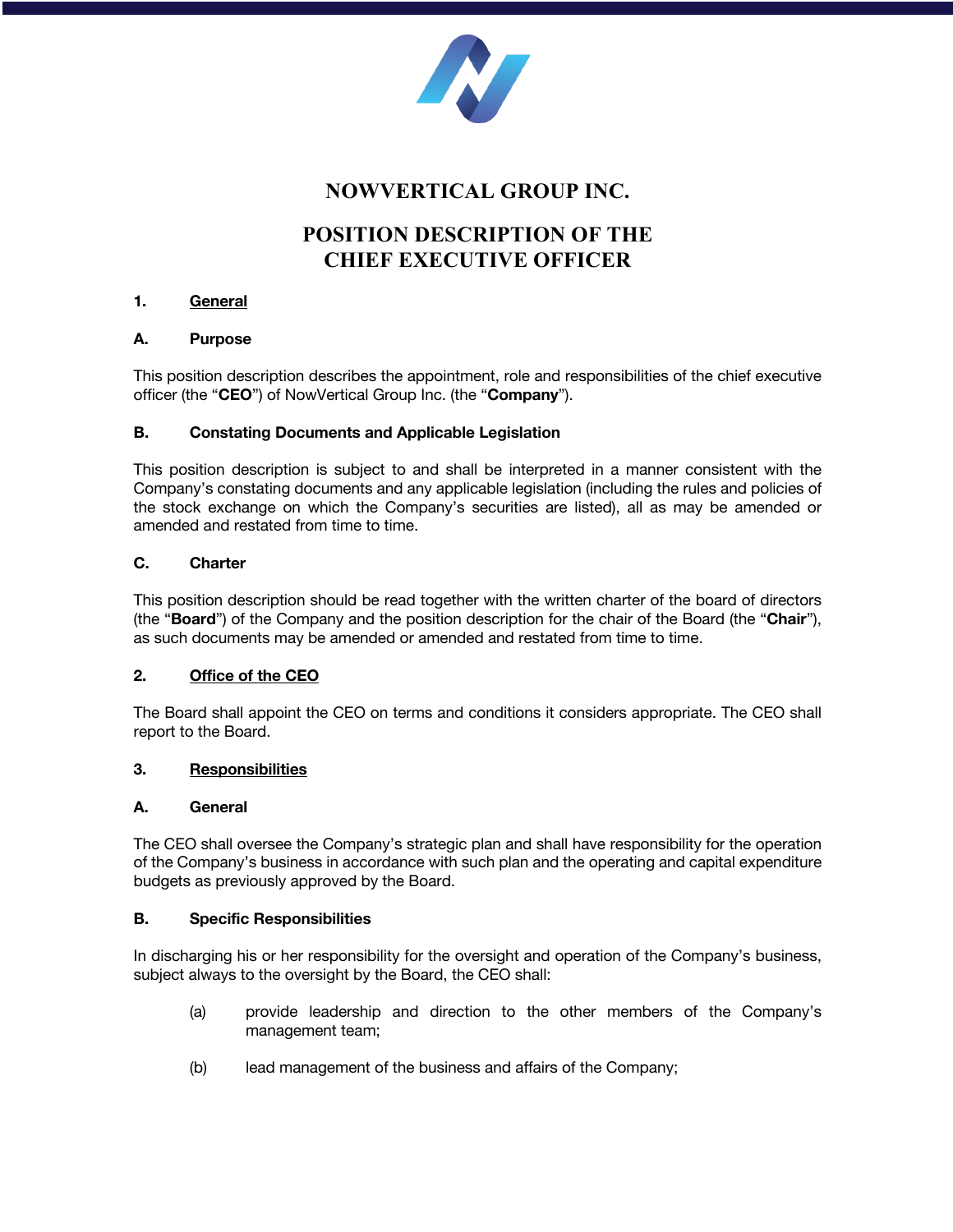

- (c) foster and maintain a positive image and reputation of the Company;
- (d) foster a corporate culture that promotes ethical practices and encourages individual integrity and initiative;
- (e) maintain a positive and ethical work climate that is conducive to attracting, retaining and motivating top-quality employees at all levels;
- (f) develop, or supervise the development of, and recommend to the Board a longterm strategy and vision for the Company that leads to enhancement of shareholder value;
- (g) lead the implementation of the resolutions and policies of the Board;
- (h) supervise day-to-day management of the Company and ensure that the day-to-day business affairs of the Company are appropriately managed;
- (i) strive to achieve the Company's financial and operating goals and objectives;
- (j) design, or supervise the design and implementation of, effective disclosure and internal controls;
- (k) maintain responsibility for the integrity of the financial reporting process;
- (l) ensure that the Company has an effective management team below the level of the CEO and has a plan for management development and succession;
- (m) serve as chief spokesperson for the Company (including communication with shareholders of the Company and regulators), subject to the direction of the Board;
- (n) perform such other duties as are regularly and customarily performed by a chief executive officer of a reporting issuer; and
- (o) assume such other appropriate responsibilities as are delegated to him or her by the Board.

#### **C. Information Flow to the Board**

The CEO will deliver information to the Board on a timely basis to keep the Board apprised of matters which are material to the Board. The CEO will coordinate with the Chair to ensure that information requested by any director of the Board is provided and meets the needs of that director.

#### **D. Position Description Review**

The Board shall review, assess and approve (subject to any changes it deems appropriate) this position description and mandate on an annual basis.